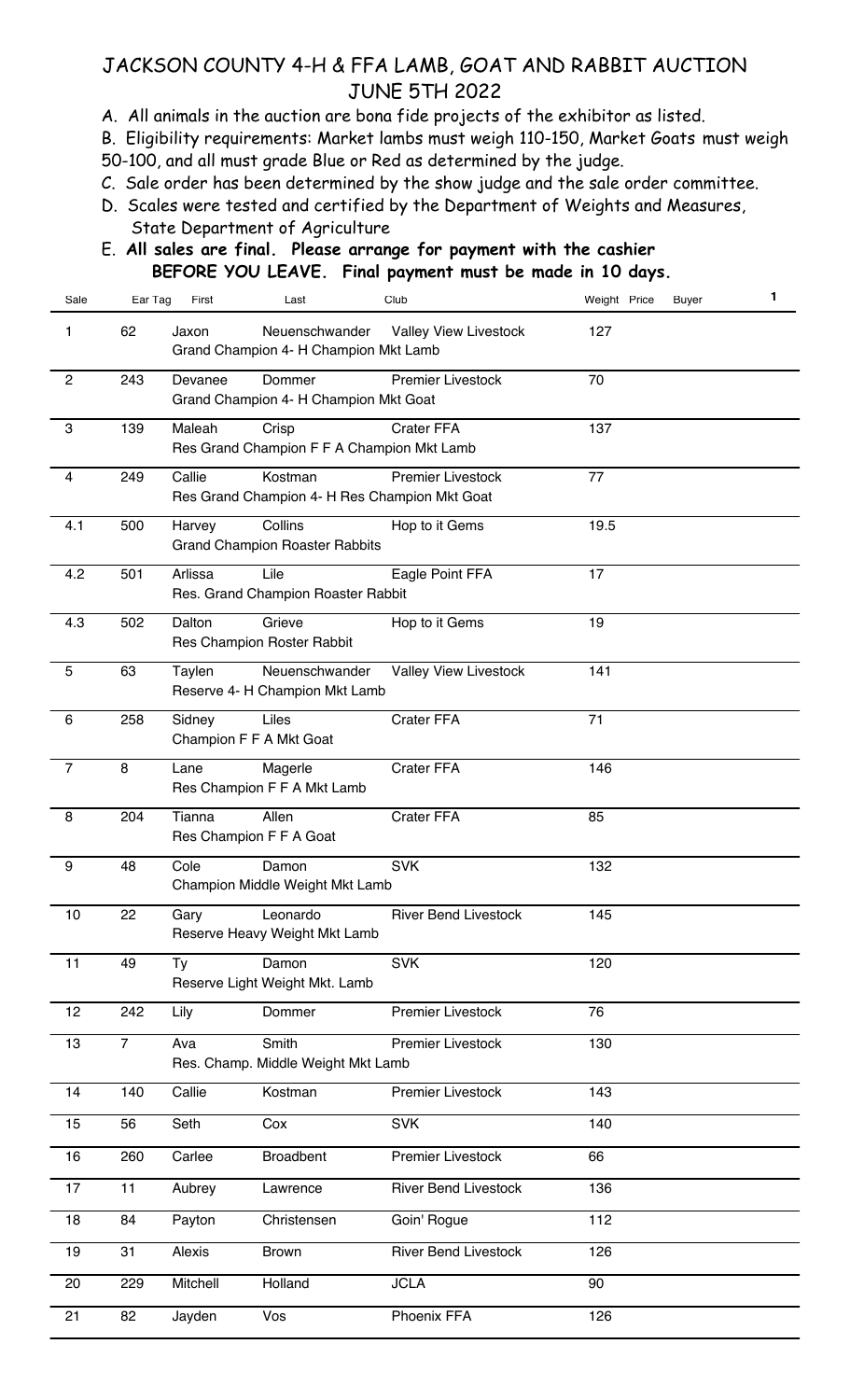| Sale | Ear Tag      | First          | Last             | Club                         | Weight Price<br>Buyer | $\overline{2}$ |
|------|--------------|----------------|------------------|------------------------------|-----------------------|----------------|
| 22   | 148          | Nicholas       | Horton           | <b>Premier Livestock</b>     | 128                   |                |
| 23   | 16           | Carson         | Curry            | Antelope Sheep               | 121                   |                |
| 24   | 207          | Jade           | West             | <b>SVK</b>                   | 80                    |                |
| 25   | 15           | Mia            | Curry            | Antelope Sheep               | 137                   |                |
| 26   | 73           | Arlissa        | Lile             | Green Lambs and Ham          | 133                   |                |
| 27   | $\mathbf{1}$ | Elijah         | Campbell         | Eagle Point FFA              | 124                   |                |
| 28   | 235          | Elena          | Gingg            | <b>JCLA</b>                  | 61                    |                |
| 29   | 88           | Caroline       | McGoffin         | <b>Top Notch Livestock</b>   | 134                   |                |
| 30   | 55           | Kambria        | Kennington       | <b>SVK</b>                   | 144                   |                |
| 31   | 52           | Paislie        | Kane             | <b>SVK</b>                   | 146                   |                |
| 32   | 210          | Kalynn         | <b>Breedlove</b> | Crater FFA                   | 71                    |                |
| 33   | 61           | Kutter         | Christensen      | <b>Valley View Livestock</b> | 132                   |                |
| 34   | 65           | Nathan         | Goode            | <b>Valley View Livestock</b> | 141                   |                |
| 35   | 43           | <b>Brynna</b>  | <b>Skeeters</b>  | <b>River Bend Livestock</b>  | 140                   |                |
| 36   | 252          | Raena          | Crisp            | <b>Premier Livestock</b>     | 83                    |                |
| 37   | 191          | Lainey         | Davis            | <b>Wagner Valley Sheep</b>   | 116                   |                |
| 38   | 83           | Rylee          | Landery          | Rogue River FFA              | 131                   |                |
| 39   | 5            | Natalie        | Hall             | <b>Wagner Valley Sheep</b>   | 112                   |                |
| 40   | 238          | Ava            | Jacobs-Grigsby   | <b>Premier Livestock</b>     | 77                    |                |
| 41   | 121          | Jordan         | Hadley           | Patriotic Livestock          | 136                   |                |
| 42   | 107          | <b>Trinity</b> | Schoenberger     | Rogue Livestock              | 123                   |                |
| 43   | 105          | Kaitllyn       | Hill             | Rogue Livestock              | 126                   |                |
| 44   | 254          | Aubery         | Emry             | <b>Premier Livestock</b>     | 74                    |                |
| 45   | 161          | Michelle       | Hernandez        | Mountainview Livestock       | 124                   |                |
| 46   | 131          | Naomi          | Pitts            | Patriotic Livestock          | 130                   |                |
| 47   | 78           | John           | Dill             | <b>Bear Creek Livestock</b>  | 128                   |                |
| 48   | 202          | Jessalyn       | Magerle          | Crater FFA                   | 79                    |                |
| 49   | 19           | Royal          | Elmore           | <b>River Bend Livestock</b>  | 137                   |                |
| 50   | 66           | Vincent        | Noble            | Eagle Point FFA              | 125                   |                |
| 51   | 129          | <b>Brook</b>   | <b>Pitts</b>     | Patriotic Livestock          | 123                   |                |
| 52   | 216          | Kamryn         | Lashley          | <b>Bear Creek Livestock</b>  | 68                    |                |
| 53   | 57           | Kage           | Kennington       | <b>SVK</b>                   | 135                   |                |
| 54   | 144          | Mallory        | Steil            | <b>Premier Livestock</b>     | 134                   |                |
| 55   | 117          | Gage           | Hamann           | Patriotic Livestock          | 128                   |                |
| 56   | 248          | Jenna          | Cutsforth        | Premier Livestock            | 54                    |                |
| 57   | 166          | Jace           | Lacey            | Mountainview Livestock       | 129                   |                |
| 58   | 67           | Faith          | Akers            | Eagle Point FFA              | 145                   |                |
| 59   | 25           | Raegan         | Hussey           | <b>River Bend Livestock</b>  | 115                   |                |
| 60   | 237          | Mya            | Kosak            | Premier Livestock            | 75                    |                |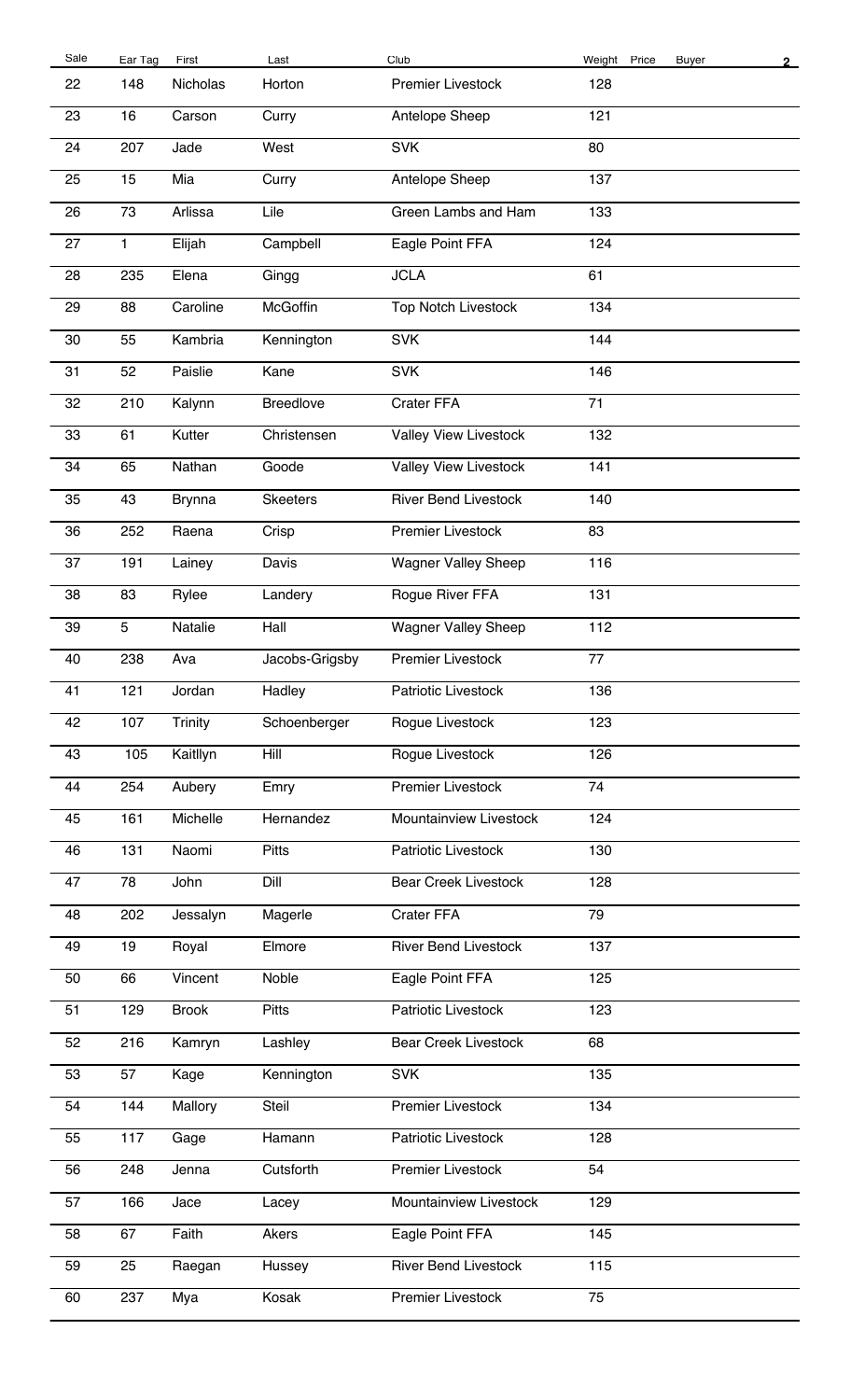| <b>Buyer</b> | 3 |
|--------------|---|
|              |   |
|              |   |
|              |   |
|              |   |
|              |   |
|              |   |
|              |   |
|              |   |
|              |   |
|              |   |
|              |   |
|              |   |
|              |   |
|              |   |
|              |   |
|              |   |
|              |   |
|              |   |
|              |   |
|              |   |
|              |   |
|              |   |
|              |   |
|              |   |
|              |   |
|              |   |
|              |   |
|              |   |
|              |   |
|              |   |
|              |   |
|              |   |
|              |   |
|              |   |
|              |   |
|              |   |
|              |   |
|              |   |
|              |   |
|              |   |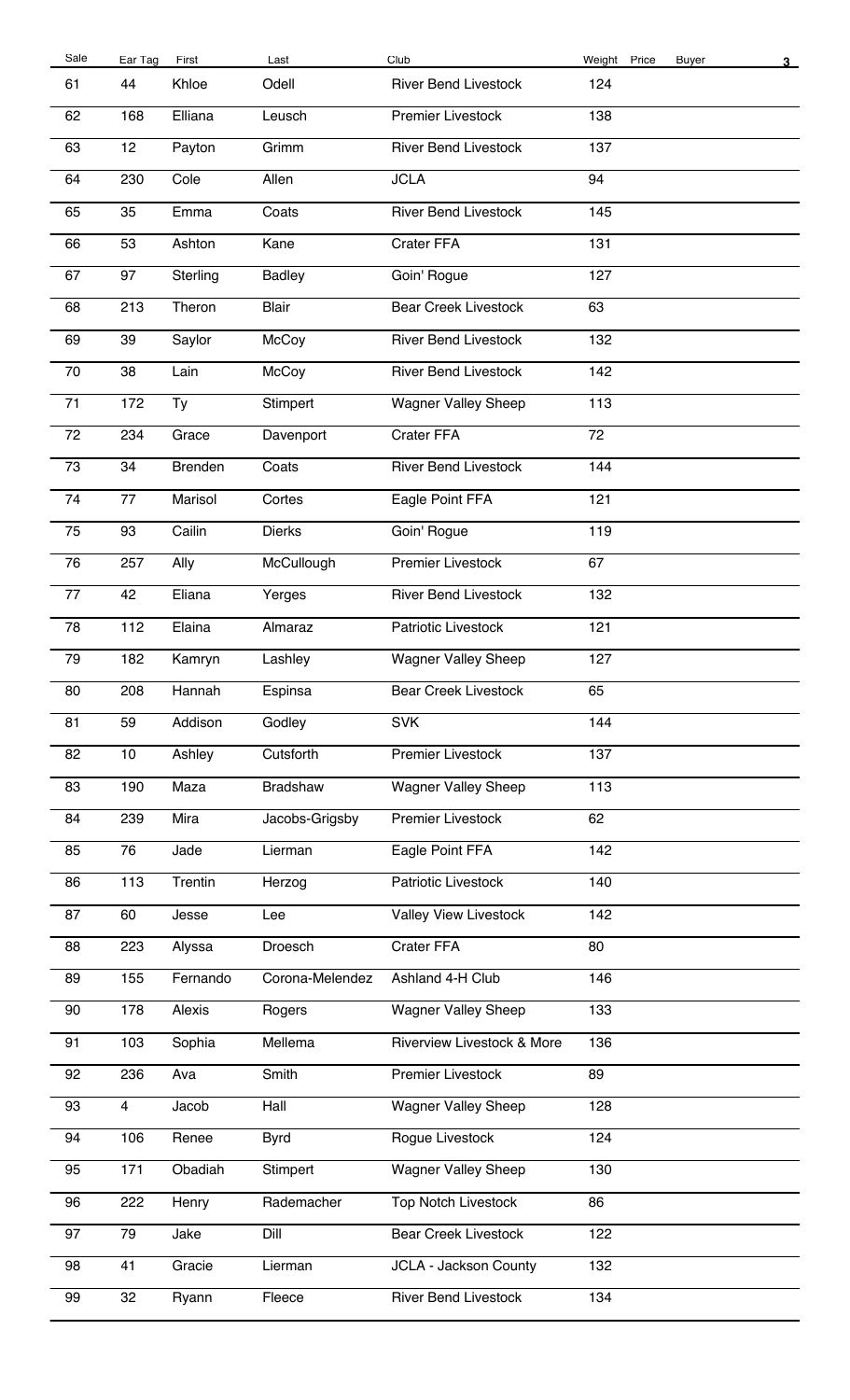| Sale | Ear Tag        | First      | Last            | Club                        | Weight Price | <b>Buyer</b> | 4 |
|------|----------------|------------|-----------------|-----------------------------|--------------|--------------|---|
| 100  | 231            | Orrin      | Gingg           | <b>JCLA</b>                 | 89           |              |   |
| 101  | 17             | Evylenanne | Leonardo        | Antelope Sheep              | 138          |              |   |
| 102  | 143            | Mason      | Coniff          | Crater FFA                  | 139          |              |   |
| 103  | 149            | Herminia   | Corona-Melendez | Ashland 4-H Club            | 147          |              |   |
| 104  | 226            | Payton     | Jones           | <b>Bear Creek Livestock</b> | 75           |              |   |
| 105  | 114            | Dane       | Vallente Jr.    | Patriotic Livestock         | 126          |              |   |
| 106  | 188            | Raelynn    | Osborne         | <b>Wagner Valley Sheep</b>  | 110          |              |   |
| 107  | $\overline{2}$ | Alexis     | Krupp           | Goin' Rogue                 | 120          |              |   |
| 108  | 256            | Morgan     | <b>Tuers</b>    | Crater FFA                  | 58           |              |   |
| 109  | 142            | Addison    | Coniff          | <b>Premier Livestock</b>    | 118          |              |   |
| 110  | 187            | Remidee    | Osborne         | <b>Wagner Valley Sheep</b>  | 114          |              |   |
| 111  | 125            | Mason      | Johns           | Patriotic Livestock         | 124          |              |   |
| 112  | 251            | Grace      | Logan           | <b>Premier Livestock</b>    | 67           |              |   |
| 113  | 64             | Treyton    | Goode           | Valley View Livestock       | 132          |              |   |
| 114  | 126            | Karastin   | Johns           | Patriotic Livestock         | 122          |              |   |
| 115  | 244            | Payton     | Christensen     | <b>Premier Livestock</b>    | 66           |              |   |
| 116  | 185            | Amelia     | Frohreich       | <b>Wagner Valley Sheep</b>  | 115          |              |   |
| 117  | 179            | Carsyn     | Sousa           | <b>Wagner Valley Sheep</b>  | 111          |              |   |
| 118  | 214            | Paisley    | <b>Blair</b>    | <b>Bear Creek Livestock</b> | 63           |              |   |
| 119  | 232            | Jaxon      | Wilfong         | <b>JCLA</b>                 | 91           |              |   |
| 119  | 233            | Hayden     | Wilfong         | <b>JCLA</b>                 | 71           |              |   |
|      |                |            |                 |                             | 162          |              |   |
| 120  | 212            | Saige      | <b>Blair</b>    | <b>Bear Creek Livestock</b> | 59           |              |   |
| 120  | 227            | Hailey     | Moore           | <b>Bear Creek Livestock</b> | 76           |              |   |
|      |                |            |                 |                             | 135          |              |   |
| 121  | 209            | Adonis     | Espinosa        | <b>Bear Creek Livestock</b> | 63           |              |   |
| 121  | 228            | Cameron    | Holland         | <b>JCLA</b>                 | 91           |              |   |
| 122  | 80             | Brooklyn   | <b>Bostwick</b> | <b>Bear Creek Livestock</b> | 154<br>129   |              |   |
|      |                |            |                 |                             |              |              |   |
| 122  | 111            | Katie      | Freeman         | <b>Bear Creek Livestock</b> | 130          |              |   |
| 123  | 173            | Isaac      | Larson          | Ashland 4-H Club            | 259<br>126   |              |   |
|      |                |            |                 |                             |              |              |   |
| 123  | 176            | Asher      | Larson          | Ashland 4-H Club            | 134<br>260   |              |   |
| 124  | 119            | Randy      | McMahan         | Patriotic Livestock         | 128          |              |   |
| 124  | 120            | Emily      | Hadley          | Patriotic Livestock         | 142          |              |   |
|      |                |            |                 |                             | 270          |              |   |
| 125  | 69             | Kaetriauna | Bowser-Smith    | Green Lambs and Ham         | 139          |              |   |
| 125  | 259            | Kirstalyn  | Bowser-Smith    | Green Lambs and Ham         | 137          |              |   |
|      |                |            |                 |                             | 276          |              |   |
| 126  | 247            | Penelope   | Weathers        | <b>Premier Livestock</b>    | 78           |              |   |
| 126  | 253            | Emily      | Emry            | Premier Livestock           | 68           |              |   |
|      |                |            |                 |                             | 146          |              |   |
| 127  | 94             | Mckenzie   | Roberts         | Rogue Livestock             | 144          |              |   |
| 127  | 163            | Sophia     | Hernandez       | Mountainview Livestock      | 141          |              |   |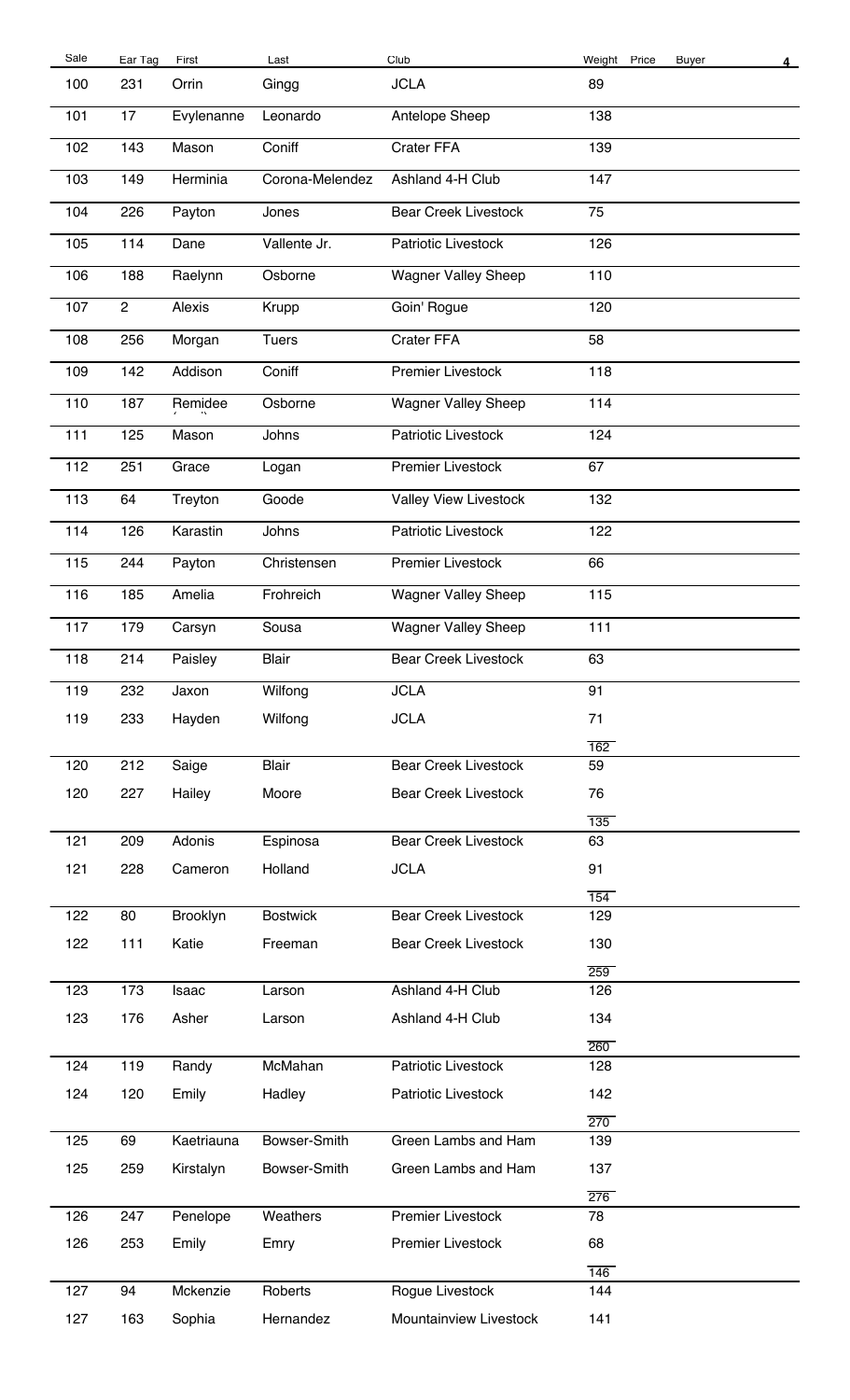| Sale | Ear Tag | First        | Last             | Club                        | Weight Price | Buyer | 5 <sub>1</sub> |
|------|---------|--------------|------------------|-----------------------------|--------------|-------|----------------|
|      |         |              |                  |                             | 285          |       |                |
| 128  | 147     | Kaittlyn     | Horton           | Crater FFA                  | 143          |       |                |
| 128  | 162     | Katelynn     | Reed             | Mountainview Livestock      | 133          |       |                |
| 129  | 45      | Chase        | Totten           |                             | 276<br>145   |       |                |
|      |         |              |                  | JCLA - Jackson County       |              |       |                |
| 129  | 50      | Megan        | Allen            | Crater FFA                  | 119          |       |                |
| 130  | 96      | Halia        | <b>Dierks</b>    | Goin' Rogue                 | 264<br>142   |       |                |
|      |         |              |                  |                             |              |       |                |
| 130  | 108     | Kyana        | Longenclyck      | H Bar C Livestock           | 126<br>268   |       |                |
| 131  | 203     | Tatyana      | Dalton           | Crater FFA                  | 59           |       |                |
| 131  | 205     | Haylie       | Jones            | Crater FFA                  | 89           |       |                |
|      |         |              |                  |                             | 148          |       |                |
| 132  | 75      | Sydney       | Federico         | Eagle Point FFA             | 128          |       |                |
| 132  | 90      | Samuel       | Rademacher       | <b>Top Notch Livestock</b>  | 146          |       |                |
|      |         |              |                  |                             |              |       |                |
| 133  | 81      | Ali          | Oliver           | Prospect FFA                | 274<br>110   |       |                |
|      |         |              |                  |                             |              |       |                |
| 133  | 86      | Makayla      | Hatfield-Calhoun | Phoenix FFA                 | 129          |       |                |
|      |         |              |                  |                             | 239          |       |                |
| 134  | 136     | Trenton      | Coehlo           | Crater FFA                  | 131          |       |                |
| 134  | 141     | Grace        | Davenport        | Crater FFA                  | 133          |       |                |
|      |         |              |                  |                             | 264          |       |                |
| 135  | 177     | Hadley       | Crenshaw         | <b>Wagner Valley Sheep</b>  | 123          |       |                |
| 135  | 194     | Bella        | Johnson          | <b>Wagner Valley Sheep</b>  | 131          |       |                |
| 136  | 116     | Eli          | Hamann           | Patriotic Livestock         | 254<br>130   |       |                |
|      |         |              |                  |                             |              |       |                |
| 136  | 130     | Cascade      | <b>Pitts</b>     | Patriotic Livestock         | 124          |       |                |
| 137  | 123     | Rylan        | Haskins          | Patriotic Livestock         | 254<br>129   |       |                |
| 137  | 127     | Isabella     | Kruis            | Patriotic Livestock         | 140          |       |                |
|      |         |              |                  |                             | 269          |       |                |
| 138  | 245     | Rylee        | Landry           | <b>Premier Livestock</b>    | 83           |       |                |
| 138  | 246     | Alexis       | Krupp            | <b>Premier Livestock</b>    | 87           |       |                |
|      |         |              |                  |                             |              |       |                |
| 139  | 174     | Coral        | Clason           | Ashland 4-H Club            | 170<br>135   |       |                |
|      |         |              |                  |                             |              |       |                |
| 139  | 175     | Canyon       | Clason           | Ashland 4-H Club            | 129          |       |                |
|      |         |              | Leonardo         |                             | 264          |       |                |
| 140  | 28      | Kelty        |                  | Antelope Sheep              | 144          |       |                |
| 140  | 29      | Marley       | Leonardo         | Antelope Sheep              | 111          |       |                |
| 141  | 26      | Emmy         | Allen            | <b>River Bend Livestock</b> | 255<br>133   |       |                |
|      |         |              |                  |                             |              |       |                |
| 141  | 33      | <b>Blake</b> | Brown            | <b>River Bend Livestock</b> | 141          |       |                |
| 142  | 184     | Addison      | Frohreich        | <b>Wagner Valley Sheep</b>  | 274<br>126   |       |                |
|      |         |              |                  |                             |              |       |                |
| 142  | 196     | Seth         | Davis            | <b>Wagner Valley Sheep</b>  | 138          |       |                |
| 143  | 132     | Kevin        | Denney Jr.       | Patriotic Livestock         | 264<br>131   |       |                |
|      |         |              |                  |                             |              |       |                |
| 143  | 133     | Chloe        | Denney           | Patriotic Livestock         | 135          |       |                |
| 144  | 240     |              | DeBenedetti      | Premier Livestock           | 266<br>63    |       |                |
|      |         | Jayme        |                  |                             |              |       |                |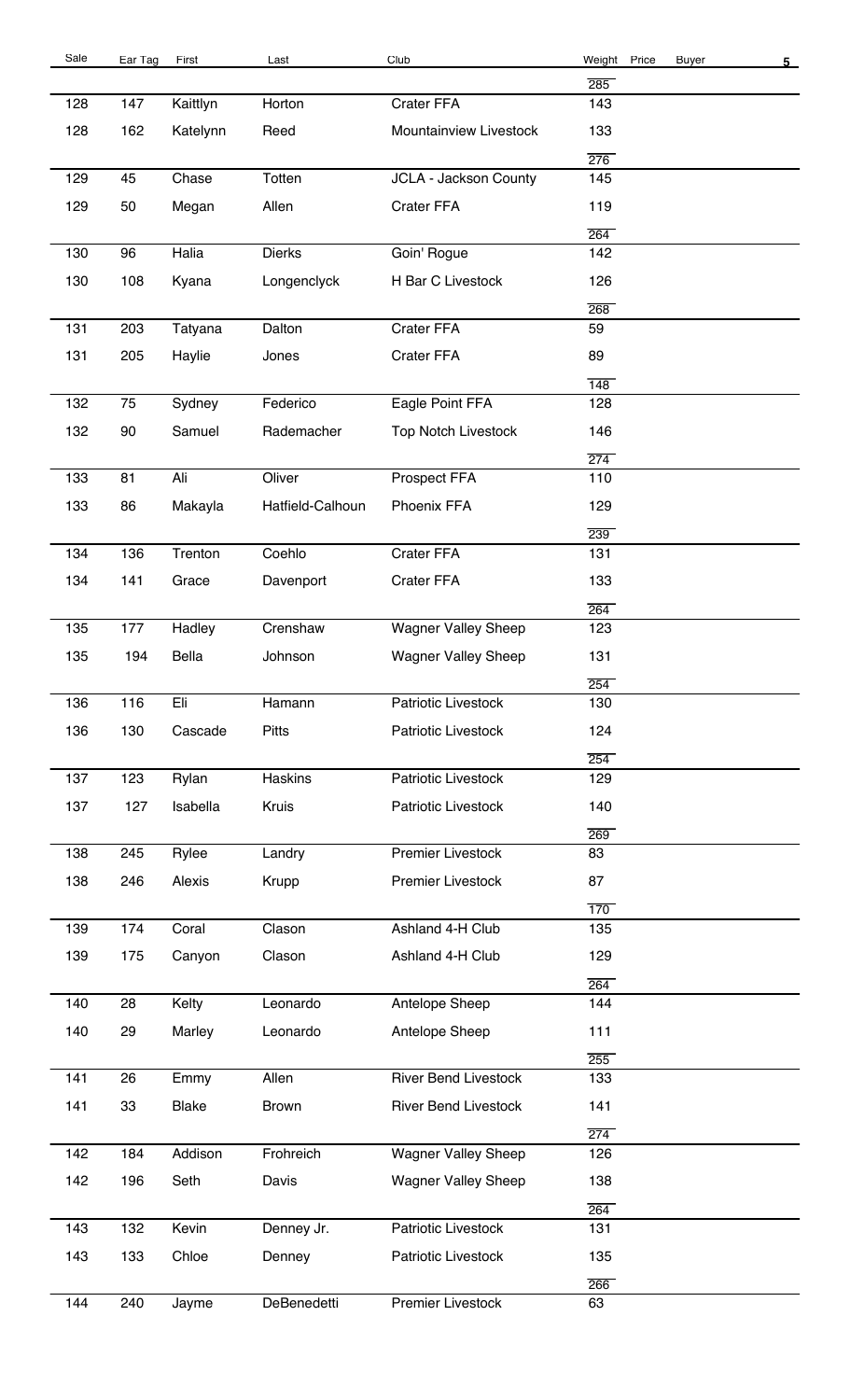| Sale | Ear Tag | First         | Last                  | Club                                  | Weight Price            | <b>Buyer</b> | 6 |
|------|---------|---------------|-----------------------|---------------------------------------|-------------------------|--------------|---|
| 144  | 241     | Vinny         | DeBenedetti           | Premier Livestock                     | 72                      |              |   |
|      |         |               |                       |                                       | $\overline{135}$        |              |   |
| 145  | 36      | Isabelle      | Herringshaw           | <b>River Bend Livestock</b>           | 138                     |              |   |
| 145  | 37      | Carson        | Herringshaw           | <b>River Bend Livestock</b>           | 143<br>281              |              |   |
| 146  | 20      | Jayden        | Leonardo              | Antelope Sheep                        | 128                     |              |   |
|      |         |               |                       |                                       |                         |              |   |
| 146  | 27      | Paisley       | Leonardo              | Antelope Sheep                        | 147<br>275              |              |   |
| 147  | 74      | Kallen        | Coble                 | Green Lambs and Ham                   | 121                     |              |   |
| 147  | 169     | Owen          | Leusch                | <b>Premier Livestock</b>              | 140                     |              |   |
|      |         |               |                       |                                       | $\overline{261}$        |              |   |
| 148  | 134     | Riley         | Holt                  | Crater FFA                            | 145                     |              |   |
| 148  | 135     | <b>Bailey</b> | Holt                  | Crater FFA                            | 127                     |              |   |
|      |         |               |                       |                                       | $\overline{272}$        |              |   |
| 149  | 21      | <b>Brylee</b> | Leonardo              | Antelope Sheep                        | 134                     |              |   |
| 149  | 68      | Elena         | Hill                  | Eagle Point FFA                       | 123                     |              |   |
|      |         |               |                       |                                       | 257                     |              |   |
| 150  | 13      | Kadie         | Howard                | Pigz-N-Boots and More                 | 112                     |              |   |
| 150  | 46      | Hayli         | Reynolds              | Pigz-N-Boots and More                 | 120                     |              |   |
|      |         |               |                       |                                       |                         |              |   |
| 151  | 211     | Lilliana      | Gallegos              | Eagle Point FFA                       | $\overline{232}$<br>86  |              |   |
|      |         |               | Wilsom                | Crater FFA                            | 76                      |              |   |
| 151  | 255     | Brooklyn      |                       |                                       |                         |              |   |
| 152  | 152     | Ivan          | <b>Melchor Cortes</b> | Ashland 4-H Club                      | 162<br>133              |              |   |
|      |         |               |                       | Ashland 4-H Club                      |                         |              |   |
| 152  | 154     | Ricardo       | Melendez              |                                       | 144                     |              |   |
| 153  | 158     | Benjamin      | Hernandez             | Mountainview Livestock                | 277<br>134              |              |   |
|      |         |               |                       |                                       |                         |              |   |
| 153  | 160     | Allxia        | Hernandez             | Mountainview Livestock                | 142<br>276              |              |   |
| 154  | 23      | Preston       | Fumasi                | Antelope Sheep                        | 128                     |              |   |
| 154  | 24      | Dillon        | Fumasi                | Antelope Sheep                        | 144                     |              |   |
|      |         |               |                       |                                       | $\overline{272}$        |              |   |
| 155  | 157     | Lanie         | Snow                  | <b>Wagner Valley Sheep</b>            | 137                     |              |   |
| 155  | 193     | Ellie         | Schoneberger          | <b>Wagner Valley Sheep</b>            | 132                     |              |   |
|      |         |               |                       |                                       | 269                     |              |   |
| 156  | 99      | Olivia        | Gavin                 | <b>Riverview Livestock &amp; More</b> | 117                     |              |   |
| 156  | 101     | Belen         | Arroyo-Mendoza        | Riverview Livestock & More            | 145                     |              |   |
|      |         |               |                       |                                       | 262                     |              |   |
| 157  | 218     | Avril         | Smith                 | <b>Bear Creek Livestock</b>           | 77                      |              |   |
| 157  | 224     | Clayton       | Jones                 | <b>Bear Creek Livestock</b>           | 62                      |              |   |
|      |         |               |                       |                                       | 139                     |              |   |
| 158  | 180     | Kaden         | Sousa                 | <b>Wagner Valley Sheep</b>            | 125                     |              |   |
| 158  | 181     | Julius        | <b>Bolstad</b>        | <b>Wagner Valley Sheep</b>            | 130                     |              |   |
|      |         |               |                       |                                       |                         |              |   |
| 159  | 110     | Olivia        | Almaraz               | H Bar C Livestock                     | 255<br>138              |              |   |
| 159  | 159     | Diego         | Hernandez             | Mountainview Livestock                | 139                     |              |   |
|      |         |               |                       |                                       |                         |              |   |
| 160  | 153     | Edwin         | Cortes-Melchor        | Ashland 4-H Club                      | $\overline{277}$<br>127 |              |   |
|      |         |               |                       |                                       |                         |              |   |
| 160  | 156     | Uver          | Cortez                | Ashland 4-H Club                      | 148                     |              |   |
|      |         |               |                       |                                       | 275                     |              |   |